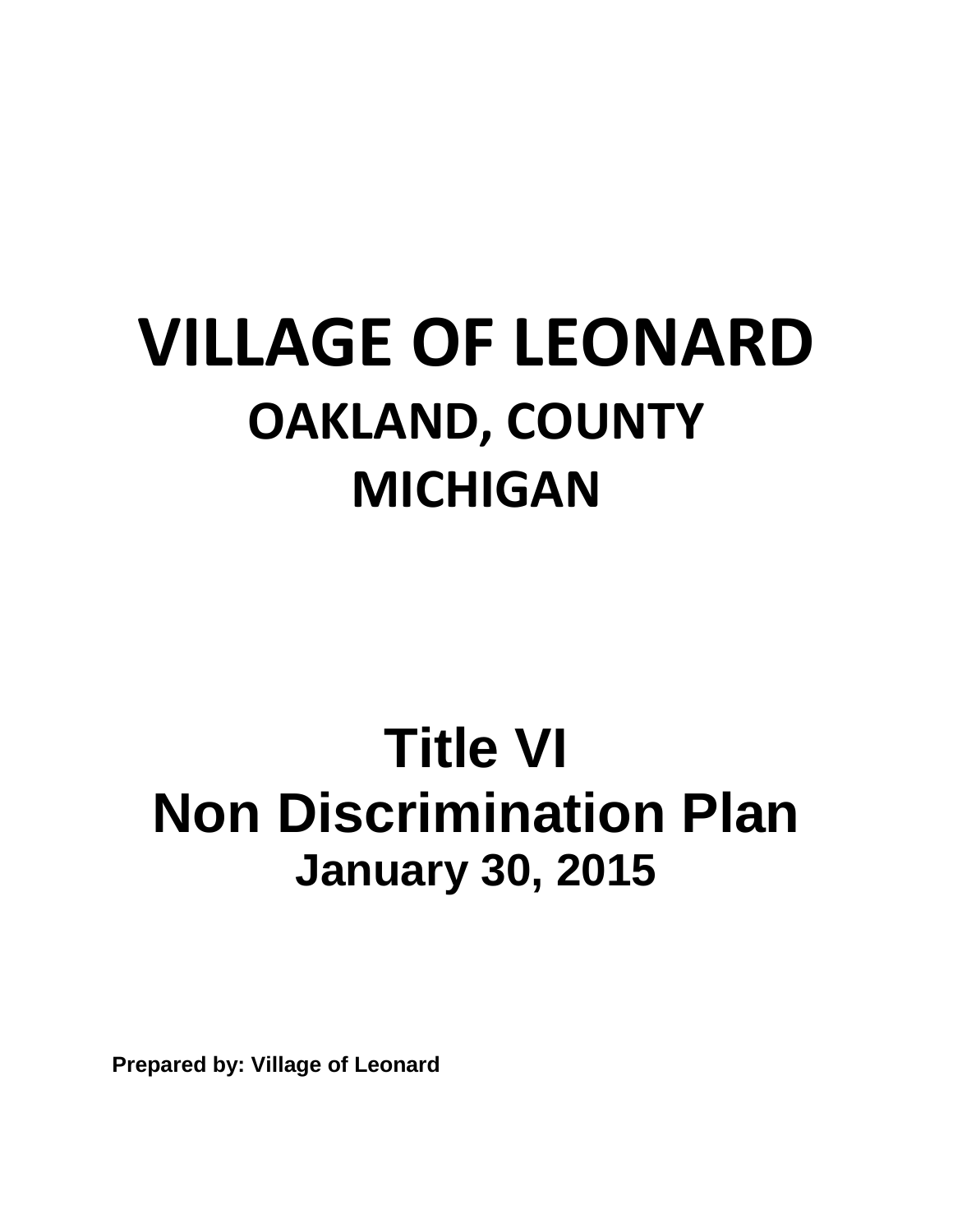# **Table of Contents**

| <b>APPENDICES:</b><br>Appendix A: Title VI Complaint Form |  |
|-----------------------------------------------------------|--|

Appendix B

Appendix C: Standard Contracting Language<br>Appendix D: VILLAGE OF LEONARD Contract Assurances

# **I. INTRODUCTION**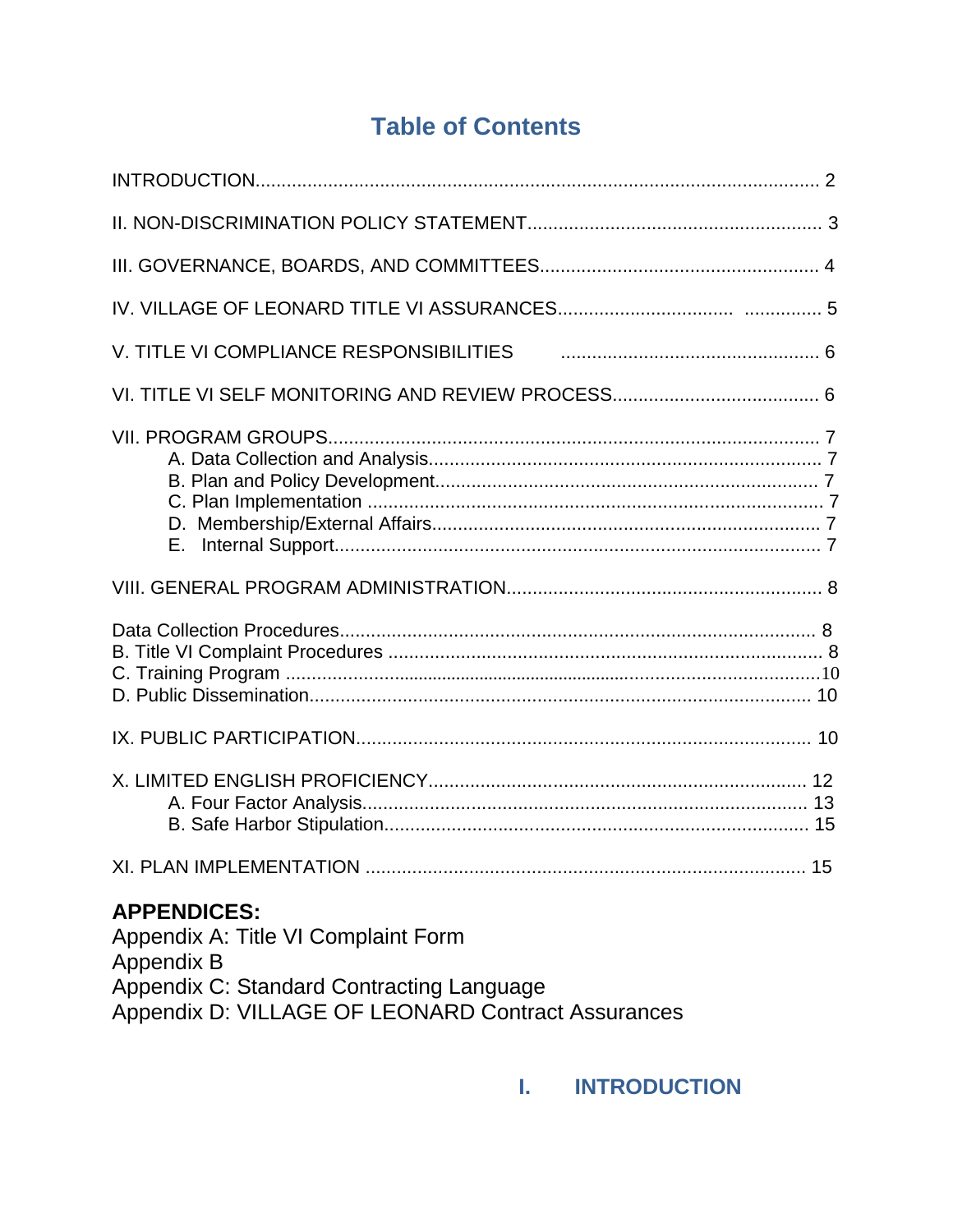The Village of Leonard was established in 1886 as an incorporated Village under the General Law Village Act of Michigan. We are accountable to our residents and property owners pursuant to all applicable laws. Citizens are represented at VILLAGE OF LEONARD through their local elected officials. Funding for VILLAGE OF LEONARD is provided by property taxes, Michigan Revenue Sharing, certain lawful Transportation and federal and state grants and donations.

The Village of Leonard supports local planning through its technical, data, and intergovernmental resources. The Village of Leonard's plans improve the quality of the Village's water, make the transportation system safe and effective, provide local services, and spur economic development.

The Village of Leonard is responsible for Village Road and transportation planning in cooperation with the Road Commission for Oakland County and the Southeast Michigan Council of Governments. Under the federal Water Pollution Control Act and the Clean Air Act, the Village utilizes the regional resources responsible for both water and air quality. As an Oakland County Community Development and Block Grant participating community, the Village of Leonard administers local CDBG programs under the auspices of the Oakland County CDBG program which is responsible for specific housing and land use planning elements as authorized by the U.S. Department of Housing and Urban Development.

VILLAGE OF LEONARD is governed by a Village Council of local elected officials. Staff is organized into two categories: Village administration and Department of Public Works. The Village administration includes a part time Administrative assistant to provide point of contact access for public contact and assistance.

The Village of Leonard's ethic along with state and federal regulation require that the Village meets the provisions of Title VI of the Civil Rights Act. The primary function of this Title VI Plan is to address Title VI requirements, specifically how those requirements are addressed in the Village of Leonard activities and operations.

### **II. NON--DISCRIMINATION POLICY STATEMENT**

The Village of Leonard (VILLAGE OF LEONARD) assures that no person shall, on the grounds of race, color, national origin, or sex, as provided by Title VI of the Civil Rights Act of 1964 and the Civil Rights Restoration Act of 1987 (P.L. 100.259), be excluded from participation in, be denied the benefits of, or be otherwise subjected to discrimination under any program or activity. VILLAGE OF LEONARD further assures every effort will be made to ensure nondiscrimination in all of its programs and activities, whether those programs and activities are federally funded or not. Furthermore, VILLAGE OF LEONARD will not exclude persons based on age, religion, or disability. More specifically, VILLAGE OF LEONARD assures that efforts will be made to prevent discrimination through the impacts of its programs, policies, and activities on minority and low income populations. Additionally, VILLAGE OF LEONARD will take reasonable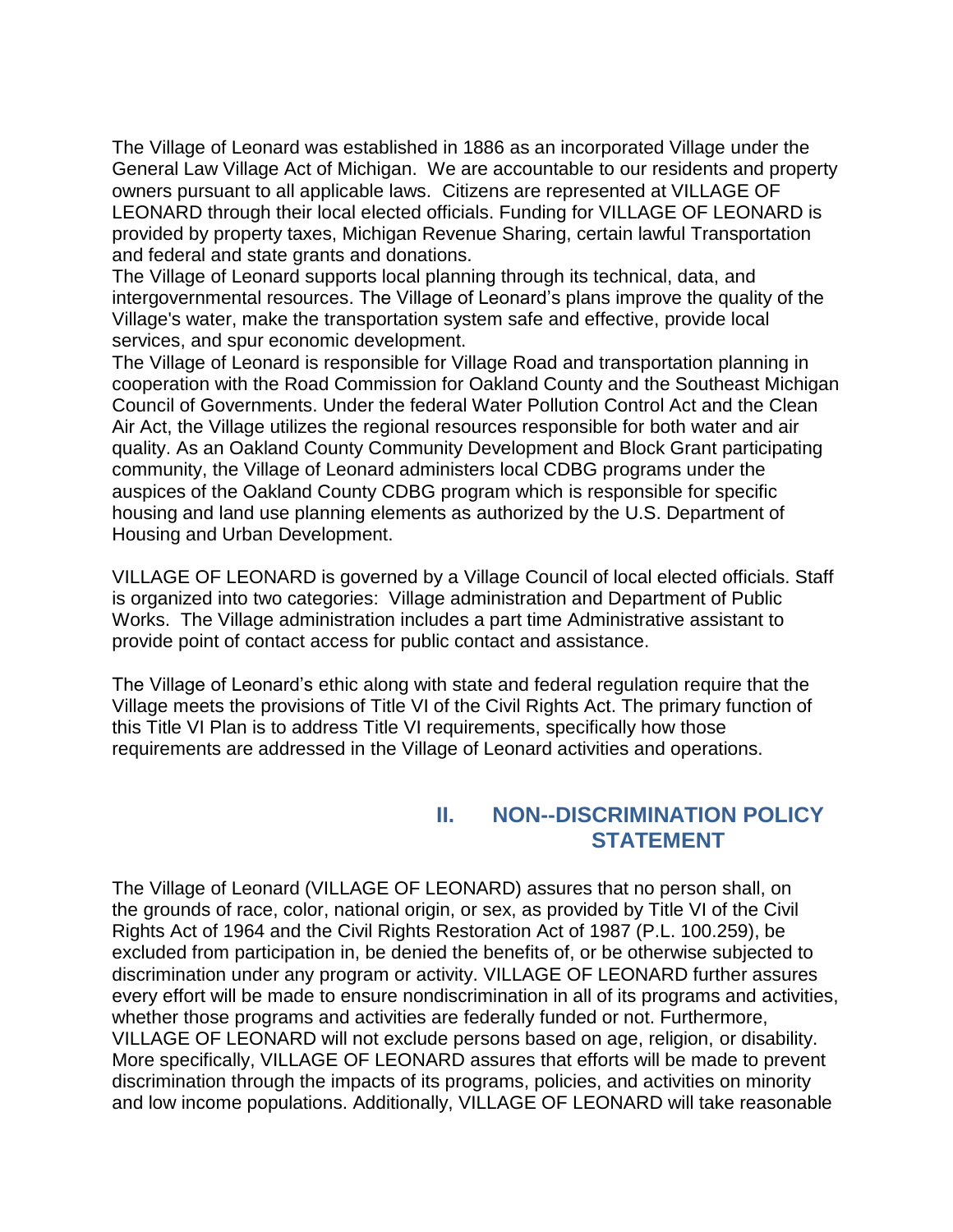steps to provide meaningful access to services for persons with Limited English Proficiency. In the event VILLAGE OF LEONARD distributes federal-aid funds to any recipient, the VILLAGE OF LEONARD will include Title VI language in all written agreements and will monitor for compliance. VILLAGE OF LEONARD's Title VI Coordinator is responsible for initiating and monitoring Title VI activities, preparing required reports, and other VILLAGE OF LEONARD responsibilities as required by 23 Code of Federal Regulation (CFR) 200 and 49 Code of Federal Regulation 21. Complaints of discrimination under Title VI will be promptly addressed by the VILLAGE OF LEONARD Title VI Coordinator.

\_\_\_\_\_\_\_\_\_\_\_\_\_\_\_\_\_\_\_\_\_\_\_\_ Coordinator: Michael J McDonald President January 30, 2015

\_\_\_\_\_\_\_\_\_\_\_\_\_\_\_\_\_\_\_\_\_\_\_\_

### **III. GOVERNANCE, BOARDS, AND COMMITTEES**

#### **VILLAGE OF LEONARD Officers**

VILLAGE OF LEONARD's officers are made up of a President, President pro tem, Clerk and Treasurer for the VILLAGE OF LEONARD. There are four elected Trustees that also serve staggered four year terms and are responsible for the overall operations of the Village and oversee all financial and statutory obligations as may be required.

Bylaws and policies require that all operations are in compliance with applicable laws and regulations. The elected officials may also participate in other lawful memberships in local committees and commissions.

#### **VILLAGE OF LEONARD Village Council**

The Village Council provides input and takes action on VILLAGE OF LEONARD's major Village plans.

It consists of all delegates and alternates from VILLAGE OF LEONARD member governments and education

institutions. All elected officials in the community and other Village stakeholders are encouraged to attend the Village Council meetings; the meetings are open to all of the public pursuant to Open Meetings Act and the Freedom of Information Act. Only the elected President and four Trustees can vote. The Village Council meets once each month of the year, on the second Monday of each month. The regular chamber for the meeting is at Rowland Hall, 23 East Elmwood, Leonard, Michigan.

#### **VILLAGE OF LEONARD Executive Committee**

The Village Council conducts the main policy-committee work of the organization. The Village Council monitors the operation of VILLAGE OF LEONARD. As the chief working committee of VILLAGE OF LEONARD and the financial control body for the organization, it proposes, discusses, and reviews Village related studies, and plans and takes action on policies and legislative positions.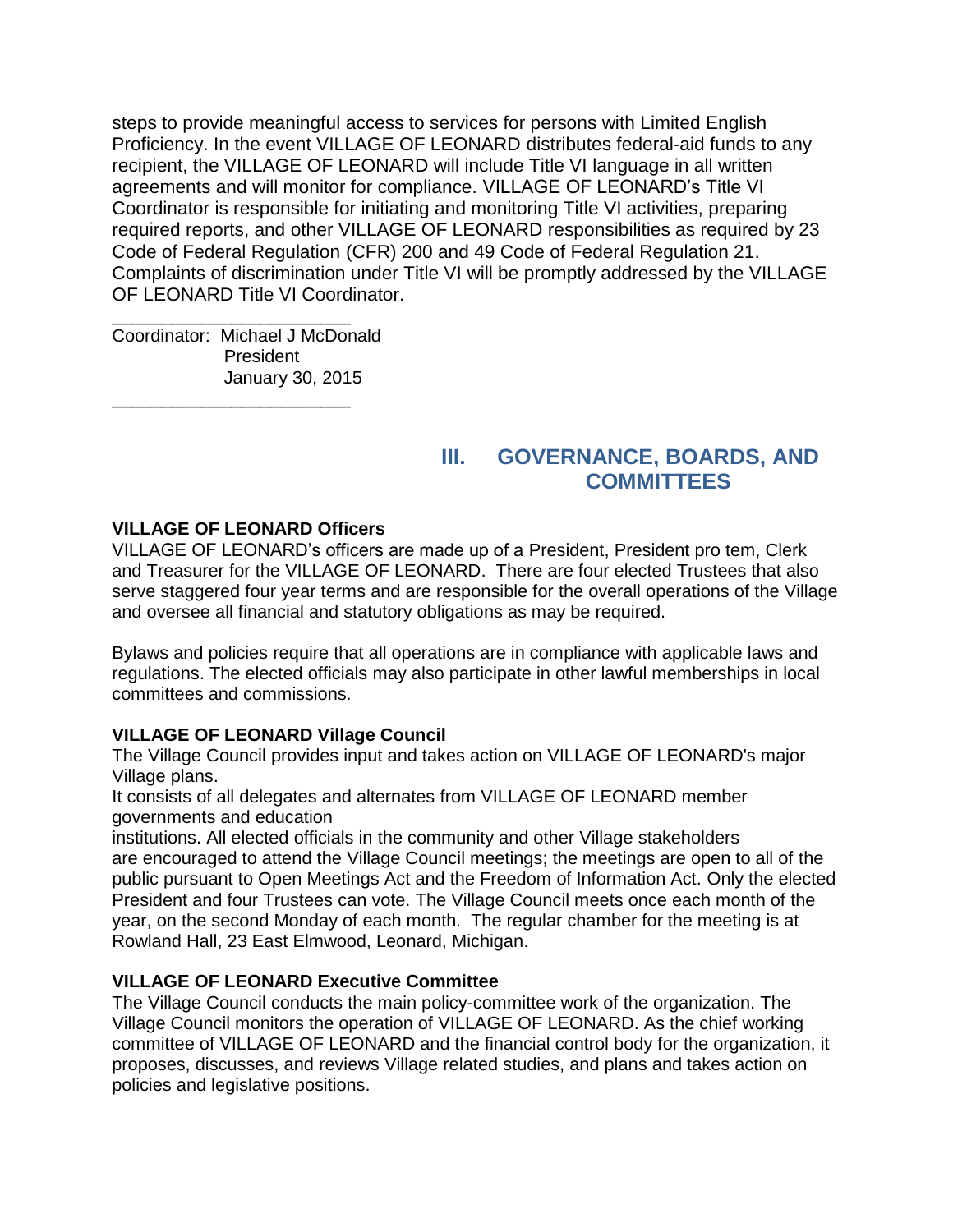#### **VILLAGE OF LEONARD Advisory Councils and Task Force Committees**

VILLAGE OF LEONARD's decision making process reflects the mission of the organization which is to improve the efficiency and effectiveness of the Village's local governance as well as the quality of life in Leonard. All VILLAGE OF LEONARD policy decisions are made by local elected officials, ensuring that Village policy reflect the interests of residents in the community which include any and all constituencies. The decision making process is enriched through input from Planning Commissions, residents, Village Engineers for technical advisory, Village Attorney for legal assistance capability and comments from the general public.

#### **Voting**

All formal action that is not otherwise provided for by the Local Ordinances and Federal or State law is done by a vote of the Village Council. Generally following Robert's Rules of Order the Village Council will only meet in public at a Regular Meeting or Special Meeting called in accordance with State of Michigan law, at such appointed time as place as may provide access and public comment before voting. 5

# **IV. VILLAGE OF LEONARD TITLE VI ASSURANCES**

Pursuant to the requirements of Section 22(a) of the Federal Highway Act of 1968, VILLAGE OF LEONARD, desiring to avail itself to the benefits of Chapter 1, Title 23, United States Code, and as a condition to obtaining the approval of the State of Michigan for all programs for projects as provided for in Title 23, United States Code, Section 105(a), hereby gives its assurance that employment in connection with all proposed projects approved, will be provided without regard to race, color, religion, sex, age, or national origin.

More specifically, and without limiting the above general assurance, VILLAGE OF LEONARD, gives the following specific assurances:

1. VILLAGE OF LEONARD will establish an equal opportunity program in furtherance of the above general assurance, which shall include a system to ascertain whether contractors and subcontractors are complying with their equal employment opportunity contract obligations and the degree to which such compliance is producing substantial progress on the various project sites in terms of minority group employment.

2. VILLAGE OF LEONARD's transportation program shall include effective procedures to assure that discrimination on the grounds of race, color, religion, disability, sex, age, or national origin will not be permitted on any project and if discrimination exists at the time this assurance is made it will be corrected promptly.

3. VILLAGE OF LEONARD will, on its own initiative, take affirmative action, including the imposition of contract sanctions and the initiation of appropriate legal proceedings under any applicable state or federal law to achieve equal employment opportunity on federal aid highway projects and will actively cooperate with the Federal Highway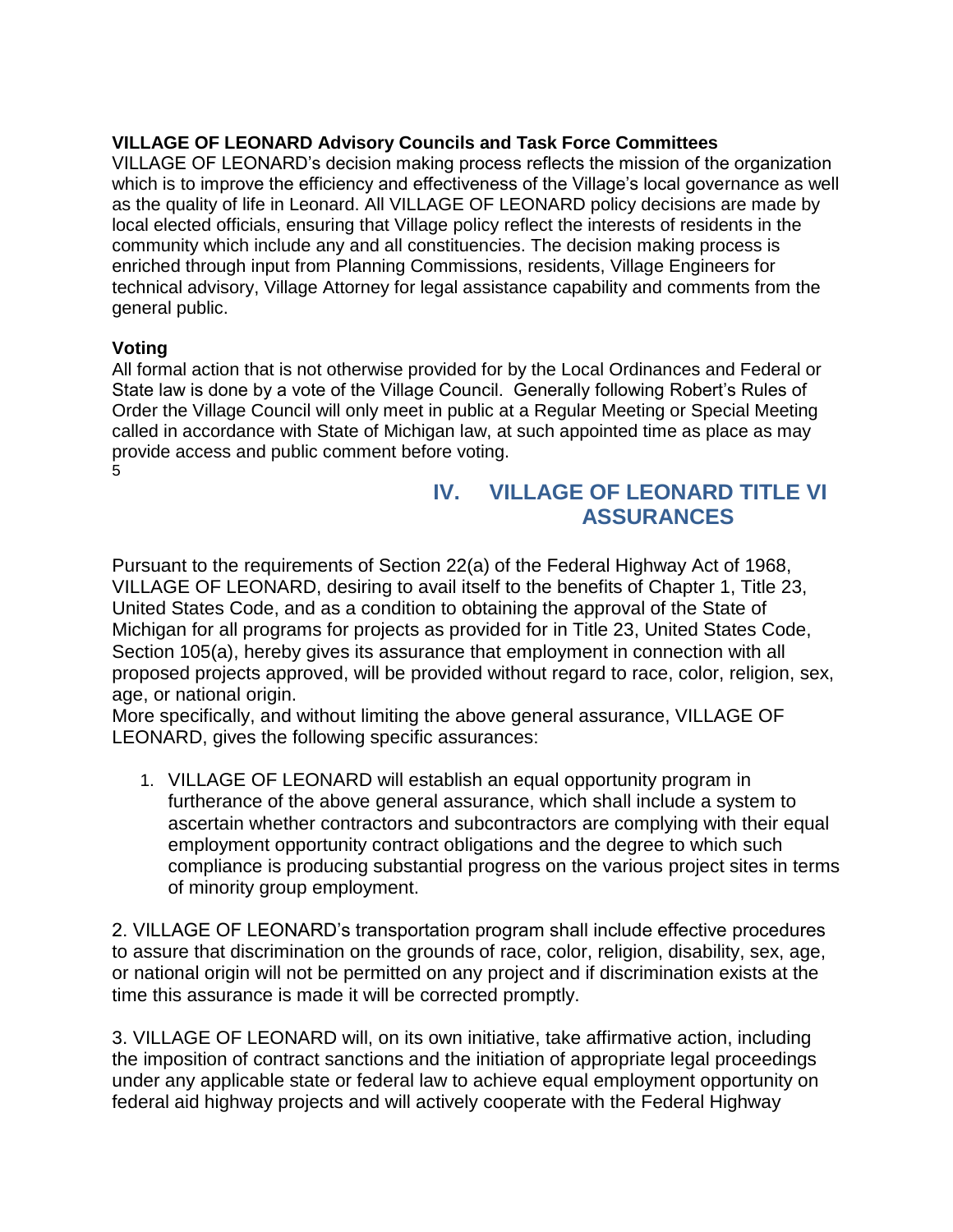Administration in all investigations and enforcement actions undertaken by the Federal Highway Administration.

4. VILLAGE OF LEONARD hereby agrees that its own employment policies and practices with regard to VILLAGE OF LEONARD employees any part of whose compensation is reimbursed from Federal funds will be without regard to race, color, religion, disability, sex, age, or national origin.

5. VILLAGE OF LEONARD shall include the advertised specifications notification of the specific equal employment opportunity responsibilities of the successful bidder as those responsibilities are currently defined and required by the Federal Highway Administration. See Appendix B for standard contracting language concerning non discrimination.

# **V. TITLE VI COMPLIANCE RESPONSIBILITIES**

The Title VI Coordinator is responsible for ensuring implementation of the Title VI plan. The Coordinator will be responsible for the overall management of the day-to-day administration of the Title VI Plan. The current information for this individual is as follows:

Michael J McDonald, Title VI Coordinator VILLAGE OF LEONARD 23 E Elmwood Street Leonard, Michigan, 48367-0789 Phone: (248) 628-7380 Email: [villageofleonard@gmail.com](mailto:villageofleonard@gmail.com) Village Website: www.villageofleonard.org

The Title VI Coordinator is responsible for Title VI compliance and is assigned the responsibility for implementing, monitoring, and ensuring VILLAGE OF LEONARD's compliance with the Title VI regulations. The Title VI responsibilities are as follows:

- 1. Process Title VI complaints received by VILLAGE OF LEONARD. Reference Complaint Procedures for additional information regarding complaints processing.
- 2. Review internal policies and practices and where applicable, incorporate procedures to ensure compliance with Title VI.
- 3. Conduct periodic training programs on Title VI for employed staff.
- 4. Develop Title VI information for dissemination to the general public and entities to which VILLAGE OF LEONARD may be required or best served to do so.
- 5. Identify, investigate, and eliminate discrimination when found to exist.

*Responsibilities of Other Staff Members*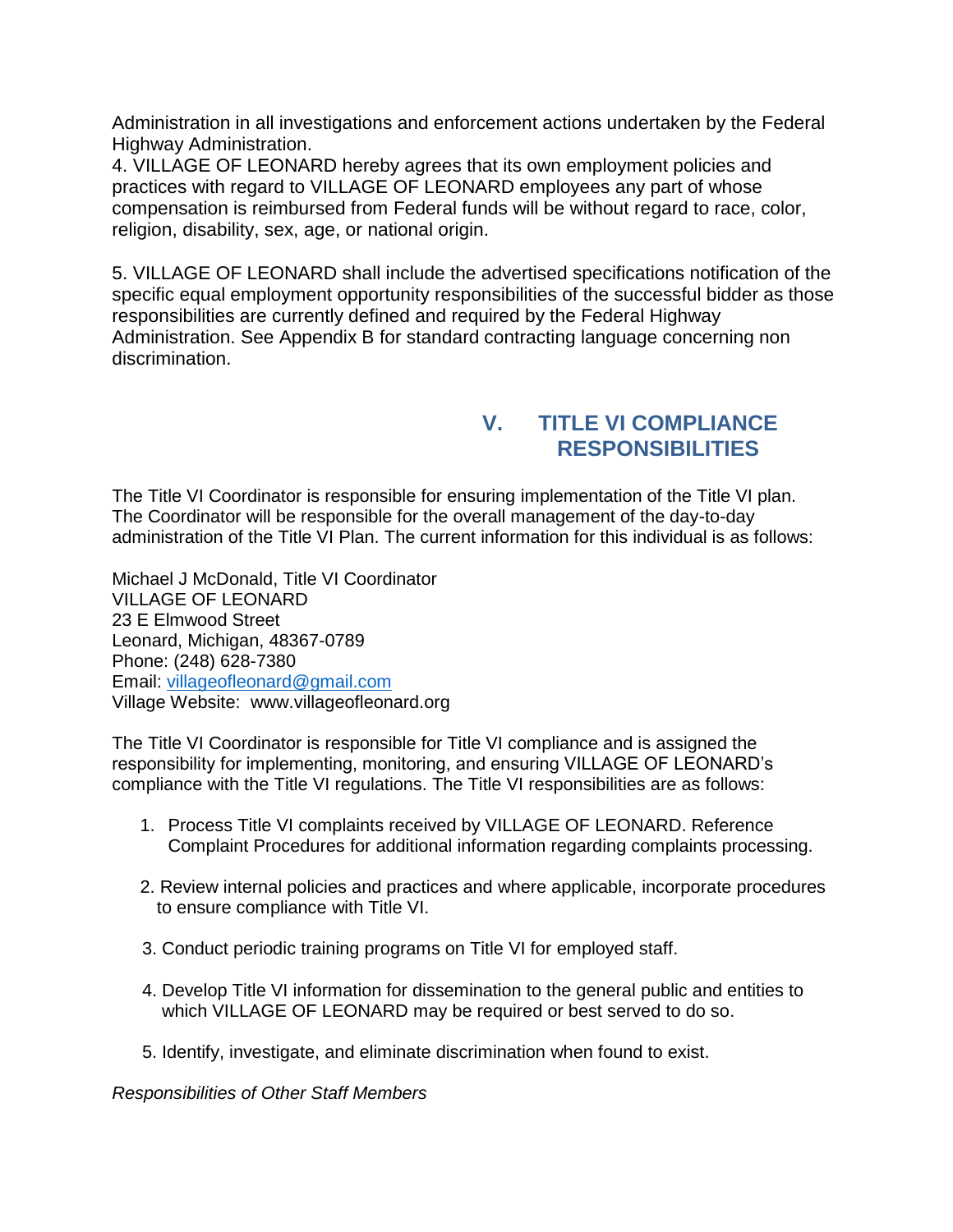In addition to the Title VI Coordinator, other staff members share responsibility for day-to-day administration of the Title VI program, including implementation of the plan and the Title VI compliance, program monitoring, reporting, and education within an applicable group, as described in the Program Groups section of this document.

# **VI. TITLE VI SELF MONITORING AND REVIEW PROCESS**

VILLAGE OF LEONARD's Title VI plan implementation relies on a preventive team approach to Title VI compliance, meaning that staff are aware of the Title VI protections and are working proactively to ensure organizational compliance. VILLAGE OF LEONARD's Village Council reviews and monitors the maintenance of data showing impacts of VILLAGE OF LEONARD programs and activities on protected groups; monitors and/or oversees the implementation of established decision making criteria; monitors and annually reviews minority representation; oversees public involvement; and oversees data collection.

# **VII. PROGRAM AGENT**

#### **A. Data Collection and Analysis**

The goal of this agent is to collect, assemble, analyze, and map data using GIS data to increase the understanding of the Village and provide core information for plan and policy development and implementation.

Major work items include the 2015 Village Master Plan forecast, collection and analysis of economic data in support of Village planning and economic development efforts, and transportation asset management data collection.

#### **B. Plan and Policy Development**

The goal of this agent is to develop plans and policies to enhance decision making affecting the Village and ensuring the Village has access to federal and state departments.

Major work items include the development of the Village transportation plan, the development and administration of the transportation improvement program locally and communicating it to regional planning sources, planning for sustainable infrastructure, economic development activities, and general planning.

#### **C. Plan Implementation**

The goal of this agent is to enhance Village prosperity and quality of life by implementing adopted plans and policies through local government technical assistance, working through partners and shaping federal and state programs to meet Village needs.

Work includes providing assistance to local users with Complete Streets, access management, safety planning, governmental efficiency, local government collaboration, implementation of green infrastructure, local stormwater management compliance, implementation of projects in the transportation improvement plan including public transportation improvements.

#### **D. Membership/External Affairs**

This agent enhances the effectiveness of VILLAGE OF LEONARD's planning and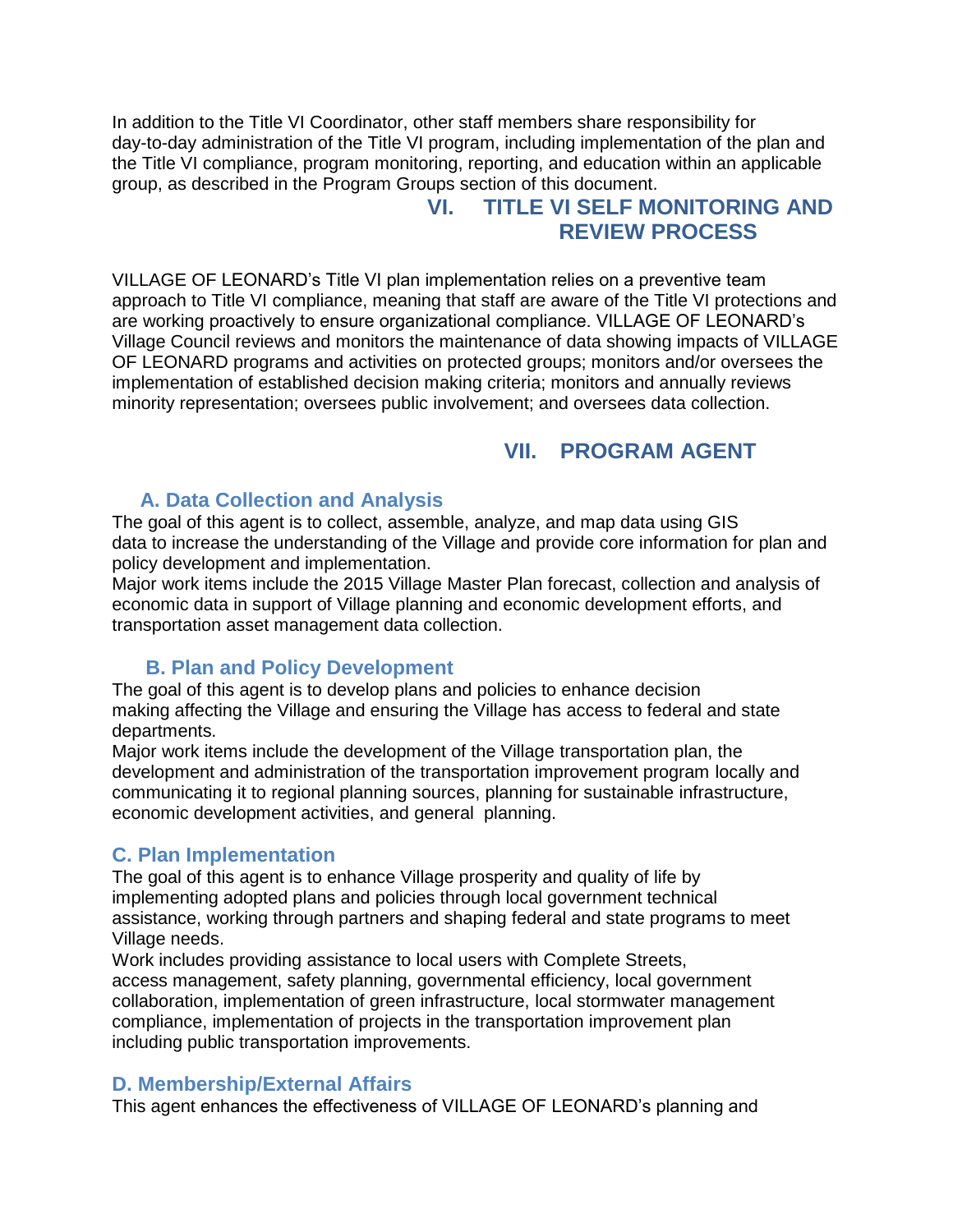intergovernmental functions by fostering relationships with its other communities, the media, other partners and by maintaining the decision making process and providing local services. Major activities include VILLAGE OF LEONARD's routine publications, "Village of Leonard Newsletter", maintenance of VILLAGE OF LEONARD's Web site and social media programs, facilitation of Village Council meetings, and membership/support of the North Oakland Transportation Authority program and other public information and outreach activities. Also included here is membership in appropriate organizations which advocate goals shared in this policy and broadened interests, including the Michigan Municipal League.

#### **E. Internal Support**

The internal support agent provides administrative and technical support, such as accounting, for VILLAGE OF LEONARD's planning, implementation, and intergovernmental functions. The agent may be or include the Village President and such persons as may be called upon to carry out the goals of this policy.

#### **VIII. GENERAL PROGRAM ADMINISTRATION**

#### **A. Data Collection Procedures**

VILLAGE OF LEONARD collects data on a regular basis with regard to public meetings; public information dissemination; public notification of hearings, meetings, and policy actions; and requests for information services processed by administrative officers and and staff in the form of verbal and written reports.

All information regarding discrimination complaints and the resolution of those complaints is collected, recorded, and filed by the Title VI Coordinator.

#### **B. Title VI Complaint Procedures**

The following pertains to Title VI complaints regarding the federally funded programs of the Village of Leonard. For Title VI complaints against other agencies which do not include the Village of Leonard, or if you believe you have suffered housing or employment discrimination, please contact the appropriate agency. Title VI, 42 U.S.C. §2000d et seq., was enacted as part of the Civil Rights Act of 1964. At the heart of the regulation is the statement that: No person in the United States shall, on the ground of race, color, or national origin, be excluded from participation in, be denied the benefits of, or be subjected to discrimination under any program or activity receiving Federal financial assistance. VILLAGE OF LEONARD has in place a Title VI Complaint Procedure, which outlines a process for local disposition of Title VI complaints and is consistent with guidelines found in Chapter VII of the Federal Transit Administration Circular 4702.1A, dated May 13, 2007. If you believe that VILLAGE OF LEONARD's federally funded programs have discriminated your civil rights on the basis of race, color, or national origin you may file a written complaint by following the procedure outlined below:

#### 1. *Submission of Complaint*.

Any person who feels that he or she, individually or as a member of any class of persons, on the basis of race, color, or national origin has been excluded from or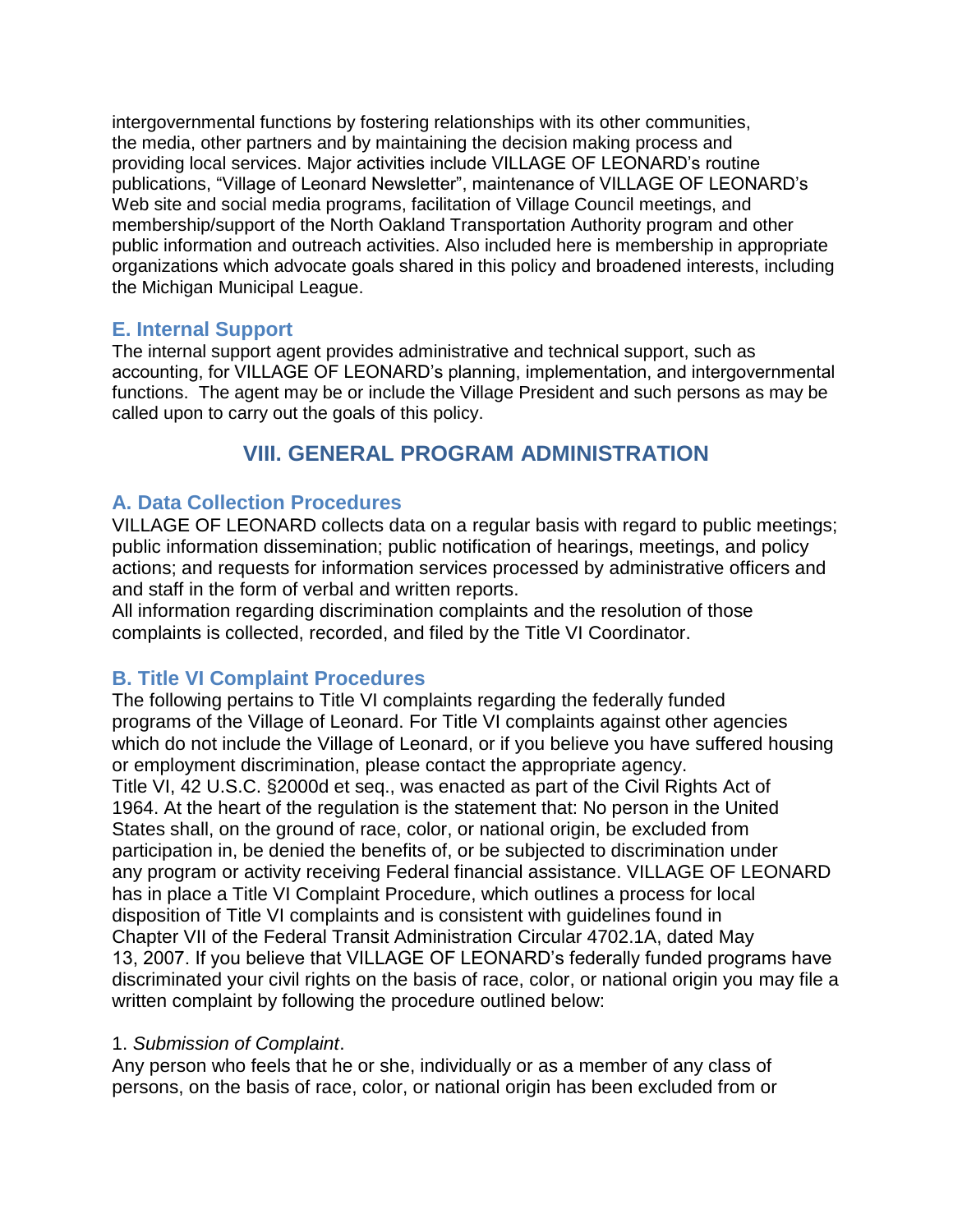denied the benefits of, or subjected to discrimination caused by VILLAGE OF LEONARD may file a written complaint with VILLAGE OF LEONARD's Village Council through the Village Clerk. A sample complaint form is available in hard copy from the Village officers and is attached as Appendix A. Such complaints must be filed within 180 calendar days after the date the discrimination occurred. If you could not reasonably be expected to know that the act was discriminatory within the 180 day period, you have 60 days after you became aware to file your complaint. Note: Upon request, assistance in the preparation of any necessary written material will be provided to a person or persons who are unable to read or write. The complaint form will be found on the organization website: [http://www.villageofleonard.org](http://www.villageofleonard.org/)

Signed complaints should be mailed to: Village Council of Leonard Village Clerk PO Box 789 Leonard, MI 48367

#### 2. *Referral to Review Agents.*

Upon receipt of the complaint, VILLAGE OF LEONARD's Clerk shall immediately inform the coordinator who shall evaluate and investigate the complaint, in consultation with a VILLAGE OF LEONARD attorney. If necessary, the Complainant shall meet with the Coordinator and/or designated official to further explain his or her complaint. The staff shall complete their review no later than 45 calendar days after the receipt of the complaint. If more time is required, the Coordinator shall notify the Complainant of the estimated timeframe for completing the review. Upon completion of the review, the Coordinator shall make a recommendation regarding the merit of the complaint and whether remedial actions are available to provide redress. Additionally, staff may recommend improvements to the processes relative to Title VI, as appropriate. Staff shall forward their recommendations to the Village President for Village Council concurrence. If the Village Council concurs, he or she shall issue the written response to the Complainant.

Note: If a Title VI complaint is received on a Michigan Department of Transportation (MDOT) related contract against VILLAGE OF LEONARD, MDOT will be responsible for conducting the investigation of the complaint. Upon receipt of a complaint filed against VILLAGE OF LEONARD, the complaint and any pertinent information will be immediately forwarded to the MDOT, Office of Civil Rights Programs**.**

#### 3. *Request for Reconsideration*.

If the Complainant disagrees with the Village Council response, he or she may request reconsideration by submitting the request, in writing, to VILLAGE OF LEONARD's Clerk within 10 calendar days after receipt of the response. The request for reconsideration shall be sufficiently detailed to contain any items the Complainant feels were not fully understood by VILLAGE OF LEONARD's Coordinator and/or Village Council.

The Coordinator will notify the Complainant of his or her decision either to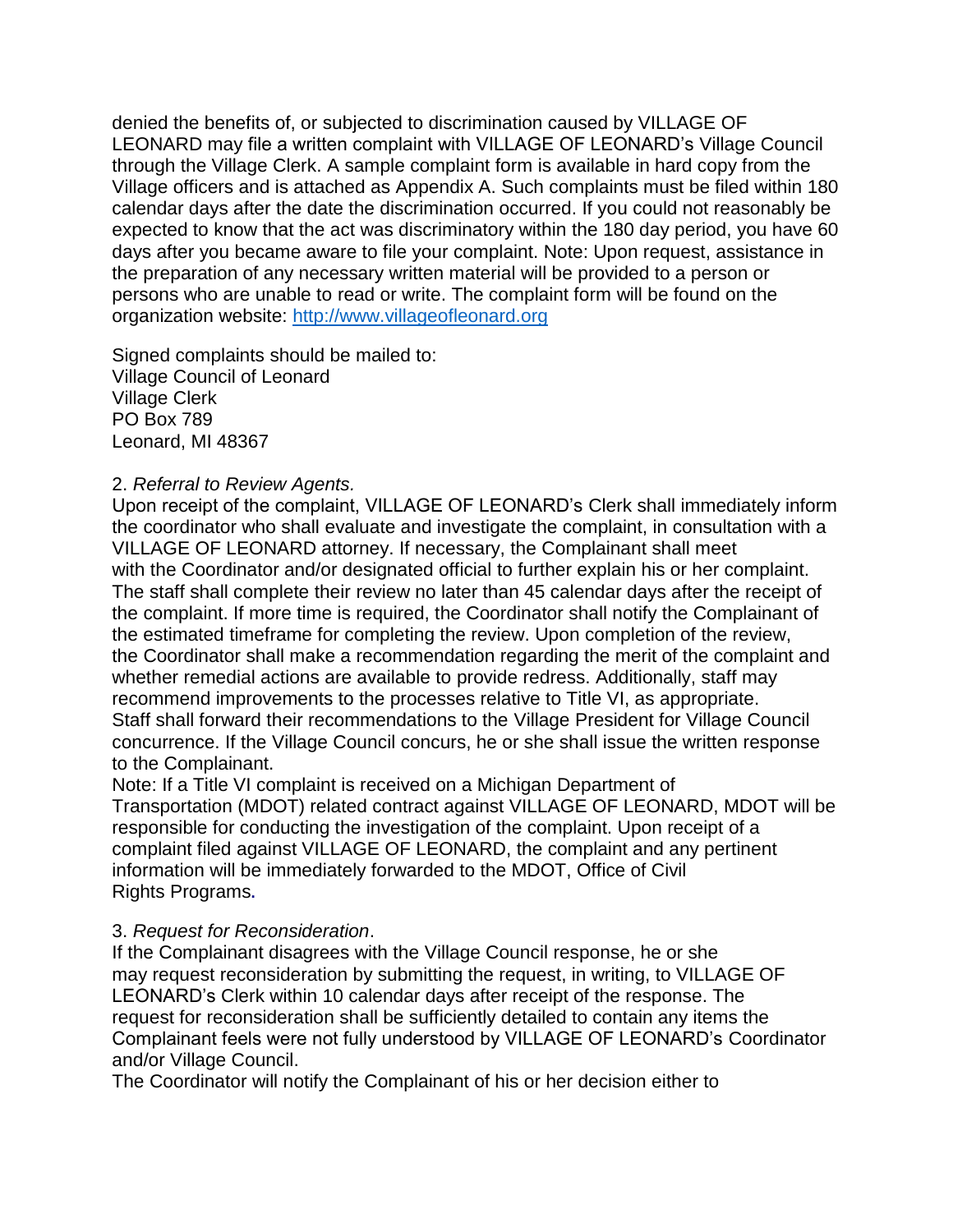accept or reject the request for reconsideration within 10 calendar days after receipt of the reconsideration request.

#### 4. *Appeal*.

If the request for reconsideration is denied, the Complainant may appeal VILLAGE OF LEONARD's Coordinator or Council's response by submitting a written appeal to the VILLAGE OF LEONARD Council no later than 10 calendar days after receipt of VILLAGE OF LEONARD's Coordinator's written decision rejecting reconsideration.

#### 5. *Submission of Complaint to the State of Michigan Department of Transportation*.

If the Complainant is dissatisfied with the resolution of the complaint, he or she may also submit a written complaint within 60 days after the alleged date of discrimination to the State of Michigan for further investigation.

Michigan Department of Transportation Office of Civil Rights Van Wagoner Building 425 W. Ottawa Street P.O. Box 30050 Lansing, MI 48909

A copy of the complaint form can be found in Appendix A.

#### **C. Training Program**

VILLAGE OF LEONARD strives to further the goal of ongoing professional development, management assists in developing the professional skills of staff through various methods. The use of any of these methods is tied to VILLAGE OF LEONARD's mission to ensure fiscal accountability, and include:

1) Village Council and staff participation

2) In-house and online training, Webinars, seminars, and conferences

3)VILLAGE OF LEONARD will assist staff in maintaining and/or advancing their professional skills through dues and fee assistance for work-related courses

4) Enhanced work assignments stressing communication and human resource management

#### **D. Public Dissemination**

A copy of the Title VI plan will be published on the VILLAGE OF LEONARD Web site for persons with Internet access to download and will be available upon request by calling (248) 628-7380. The plan will be translated for LEP persons upon request. All administrative staff and VILLAGE OF LEONARD Village Council members will receive a copy of the plan.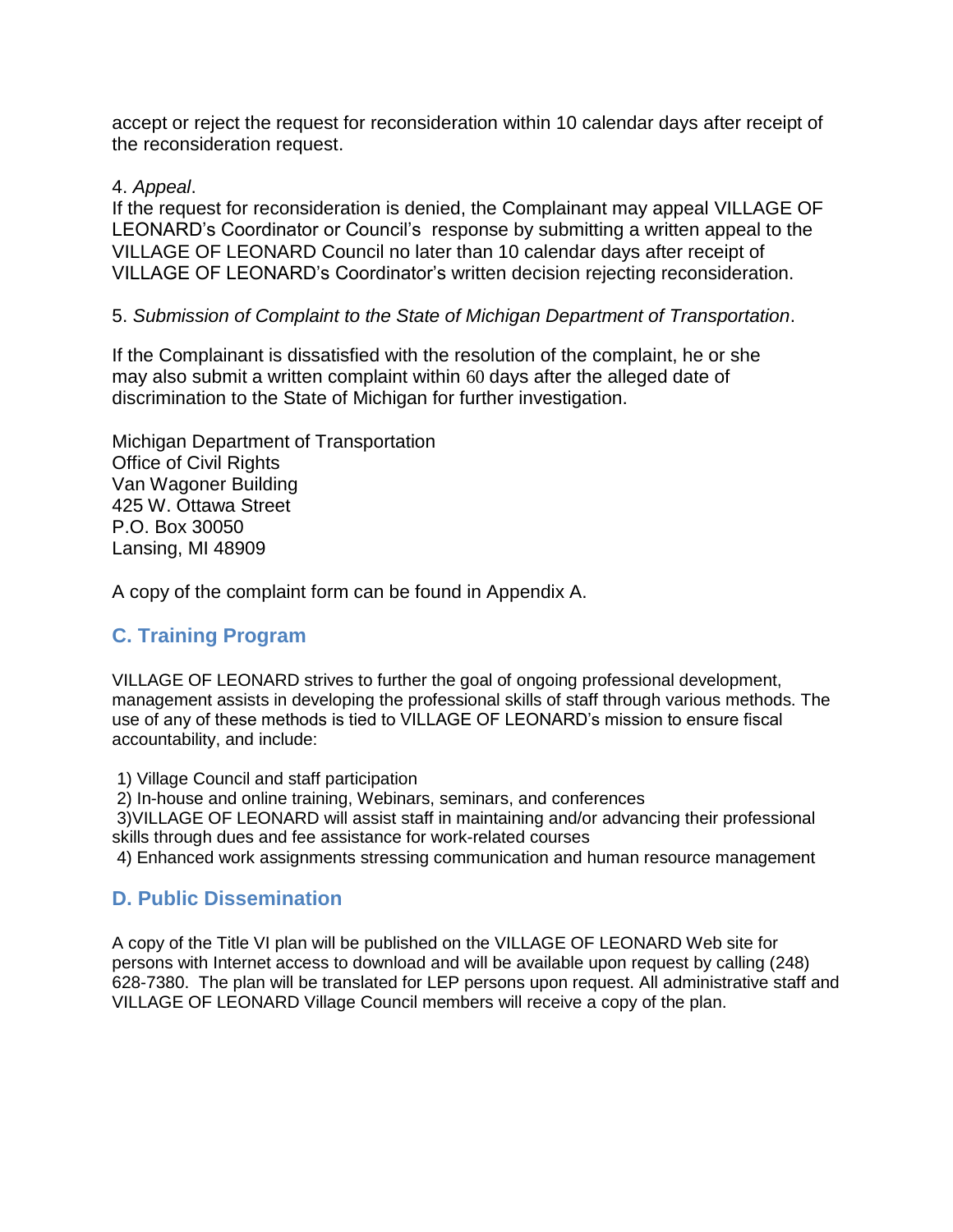# **IX: PUBLIC PARTICIPATION**

The VILLAGE OF LEONARD is strongly committed to providing information to citizens regarding its transportation plans and programs and other quality of life issues that impact Village residents. We also encourage citizens to participate in plan development and implementation. VILLAGE OF LEONARD strives to ensure that adequate information is available for interested parties who want to evaluate and have an impact on its programs. VILLAGE OF LEONARD provides public hearings and makes presentations to citizen's groups to ensure that citizen views are heard on transportation planning and project-related issues.

Our public involvement activities revolve around five goals:

**Educate** to raise awareness of the planning process, to communicate how and when to get involved, and to illustrate good government practices.

- **Help** local officials meet their public involvement obligations.
- **Encourage** specific individual actions to help carry out planning work.
- **Solicit** input/feedback from the public to influence planning work.
- **Continue** to improve through ongoing evaluation.

Taken together, these activities provide village residents and the public with complete information, timely notice of meetings, full access to key decisions, and support for early and continuing involvement in every aspect of the planning and decision making process at VILLAGE OF LEONARD.

VILLAGE OF LEONARD's *Public Participation Plan* details the specific ways in which the VILLAGE OF LEONARD works to achieve these five public involvement goals.

# **X: LIMITED ENGLISH PROFICIENCY**

The VILLAGE OF LEONARD will develop a Limited English Proficiency (LEP) Plan to help identify reasonable steps to provide language assistance for LEP persons seeking meaningful access to VILLAGE OF LEONARD's programs as required by Executive Order 13166. A LEP person is one who does not speak English as their primary language and who has a limited ability to read, speak, write, or understand English.

This plan details procedures on how to identify a person who may need language assistance, the ways in which assistance may be provided, training staff, how to notify LEP persons that assistance is available, and information for future plans updates. In developing the plan while determining VILLAGE OF LEONARD's extent of obligation to provide LEP services, VILLAGE OF LEONARD undertook a four factor analysis which considers the following:

1)The number or proportion of LEP persons eligible in the Village served or likely to encounter a VILLAGE OF LEONARD program, activity, or service;

2) the frequency with which LEP individuals come in contact with a VILLAGE OF LEONARD program;

3) the nature and importance of the program activity or service provided by VILLAGE OF LEONARD to the LEP population; and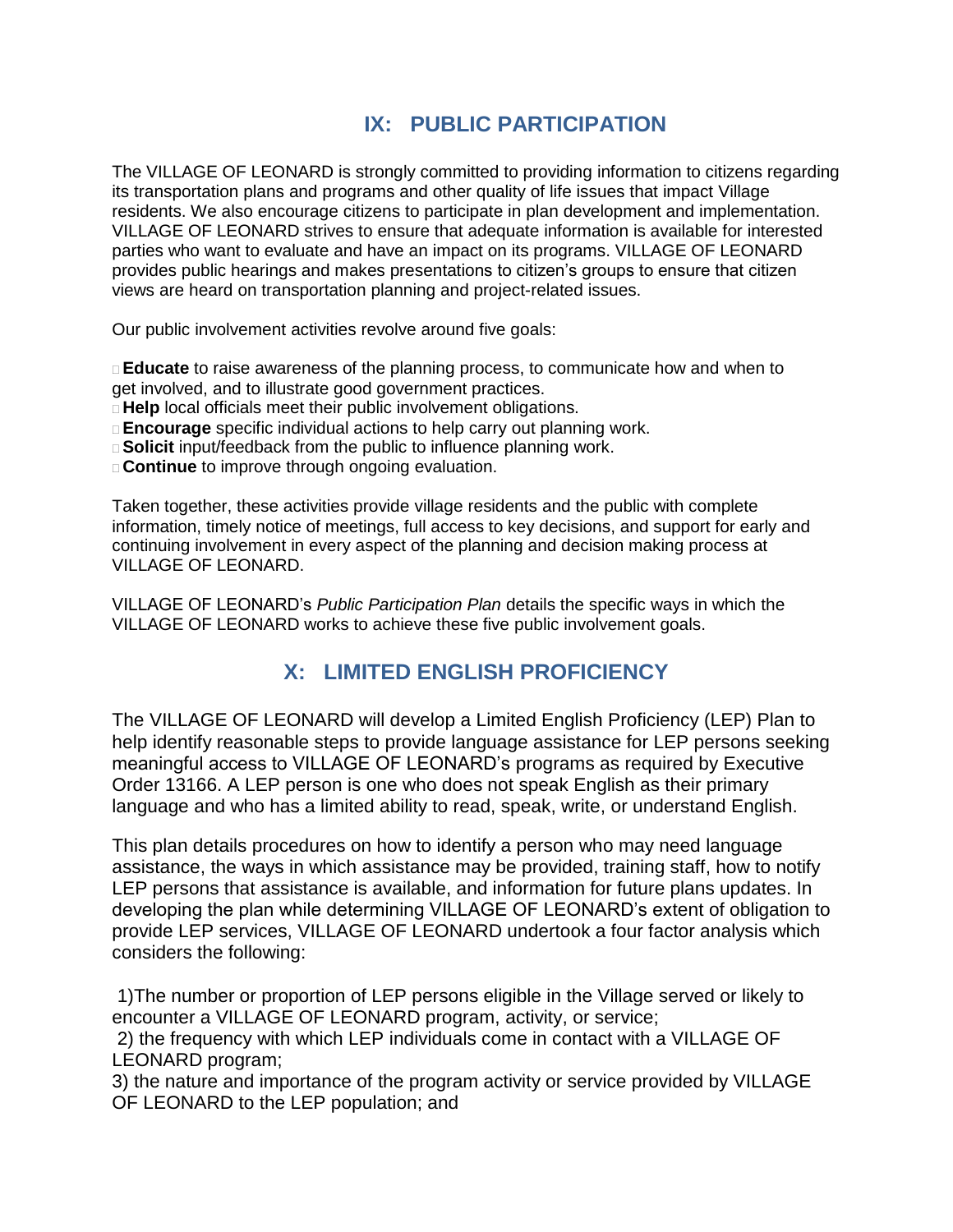4) the resources available to VILLAGE OF LEONARD and overall costs to provide LEP assistance. A brief description of these considerations is provided in the following section.

# **A. Four Factor Analysis**

# 1.) **The number or proportion of LEP persons eligible to be served or likely to encounter a VILLAGE OF LEONARD program, activity, or service**.

VILLAGE OF LEONARD examined the 2007-2009 American Community Survey from the

U. S. Census Bureau data and determined that approximately 8 people or 2 percent of the population in the Village between the ages of five to 64 years of age reported that they speak English "less than very well." Past experience in working in the Village indicates that there are no apparent concentrations of Hispanic and Arabic speaking individuals, who do not speak English well throughout the Village.

#### 2.) **The frequency with which LEP individuals come in contact with a VILLAGE OF LEONARD program, activity, or service**.

VILLAGE OF LEONARD assesses the frequency at which staff has or could possibly have contact with LEP persons. This includes documenting phone inquiries and surveying public meeting attendees. The Village has recorded no requests for a language interpreter at any public meetings and zero requests for translated VILLAGE OF LEONARD documents.

Programs, services, and activities that have potential impact for LEP persons include, but are not limited to:

 $\Box$  Public involvement and public engagement meetings/hearings for constructions projects affecting LEP communities or individuals

- $\Box$  Transit sub-recipients
- □ Real estate transactions/condemnation
- $\Box$  Internet access: Web sites must be accessible to LEP persons
- □ Requests for certifications, licenses
- $\Box$  Phone communications: notices/greetings in languages other than English

#### 3.) **The nature and importance of the program activity or service provided by VILLAGE OF LEONARD to the LEP population**.

As the Village's planning agency responsible for coordinating the transportation planning process, VILLAGE OF LEONARD must make sure that all segments of the population, including LEP persons, have been involved or have had the opportunity to be involved with the planning process. The impact of proposed transportation investments on underserved and underrepresented population groups are part of the evaluation process. VILLAGE OF LEONARD provides oversight and helps ensure that LEP and other protected classes of persons are not overlooked in the transportation planning process.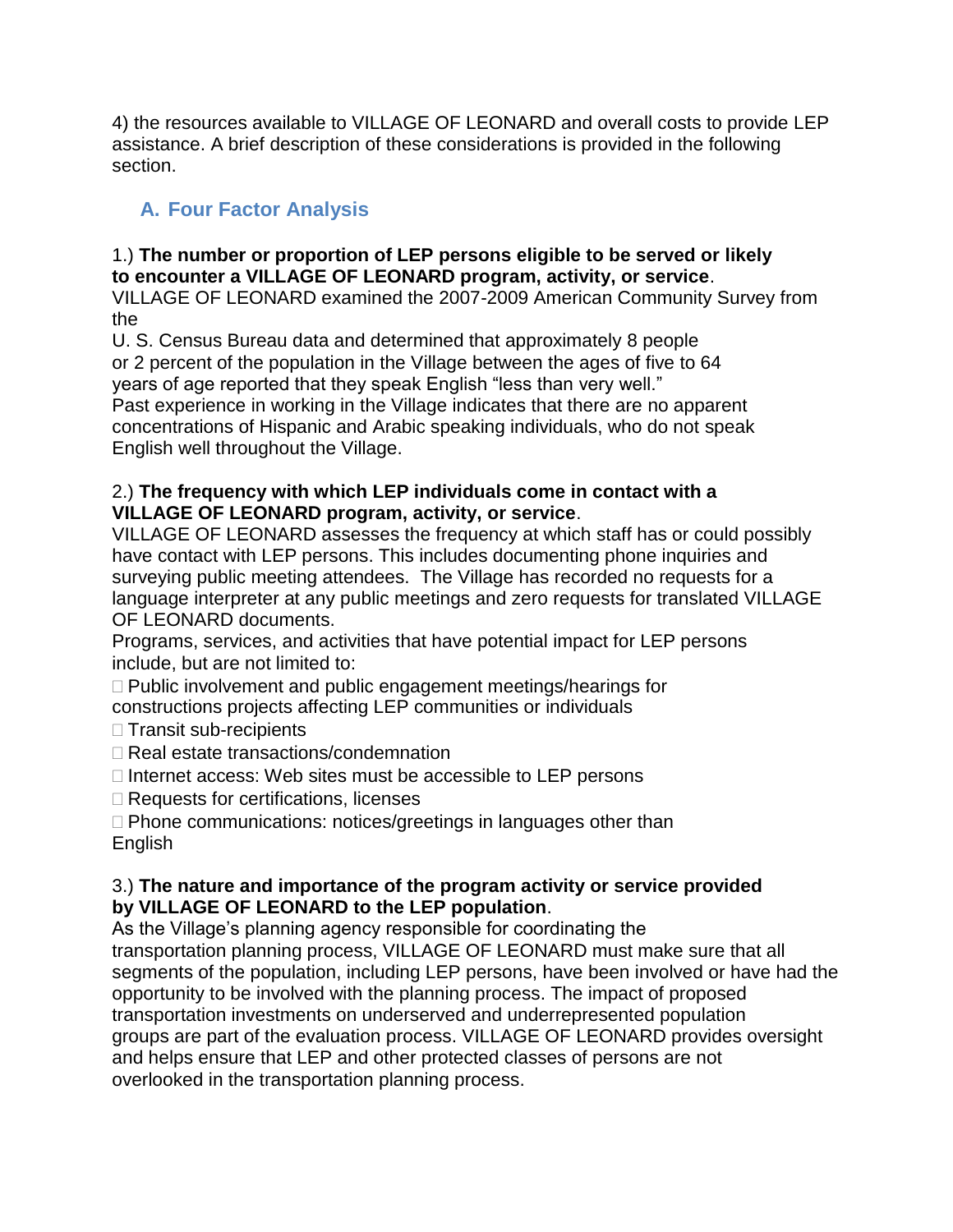VILLAGE OF LEONARD's main function is to support cooperative, comprehensive, and continuing transportation planning as outlined in the federal transportation acts. In doing so, VILLAGE OF LEONARD participates in two main documents: the Long-Range Transportation Plan (LRTP) and the Transportation Improvement Program (TIP) through SEMCOG. The LRTP provides direction for transportation investments out to 20 years in the future. The TIP is a program or schedule of short-range transportation improvements and activities intended to be implemented through a combination of Federal, State, and local funding. LEP persons, low-income, minority populations, the elderly, and the disabled must be considered in these processes.

#### **4.) The resources available to VILLAGE OF LEONARD and overall costs to provide LEP assistance.**

VILLAGE OF LEONARD assessed its available resources that could be used for providing LEP assistance. This included identifying what staff and volunteer language interpreters are readily available, how much a professional interpreter and translation service would cost, which documents should be translated, taking an inventory of available organizations that VILLAGE OF LEONARD could partner with for outreach and translation efforts, examining which financial and in-kind sources could be used to provide assistance, and what level of staff training is needed.

# **B. Safe Harbor Stipulation**

Federal law provides a "Safe Harbor" stipulation so that recipients can ensure with greater certainty that they comply with their obligations to provide written translations in languages other than English. A "safe harbor" means that if a recipient provides written translations in certain circumstances, such action will be considered strong evidence of compliance with the recipient's written translation obligations under Title VI.

The failure to provide written translations under the circumstances does not mean there is noncompliance, but rather provides a guide for recipients that would like greater certainty of compliance than can be provided by a fact-intensive, four factor analysis. For example, even if a safe harbor is not used, if written translation of a certain document(s) would be so burdensome as to defeat the legitimate objectives of its program, it is not necessary. Other ways of providing meaningful access, such as effective oral interpretation of certain vital documents, might be acceptable under such circumstances.

Strong evidence of compliance with the recipient's written-translation obligations under 'safe harbor' includes providing written translations of vital documents for each eligible LEP language group that constitutes 5 percent or 1,000, whichever is less, of the population of persons eligible to be served or likely to be affected or encountered. VILLAGE OF LEONARD's translation of other documents, if needed, can be provided orally.

This safe harbor provision applies to the translation of written documents only. It does not affect the requirement to provide meaningful access to LEP individuals through competent oral interpreters where oral language services are needed and are reasonable.